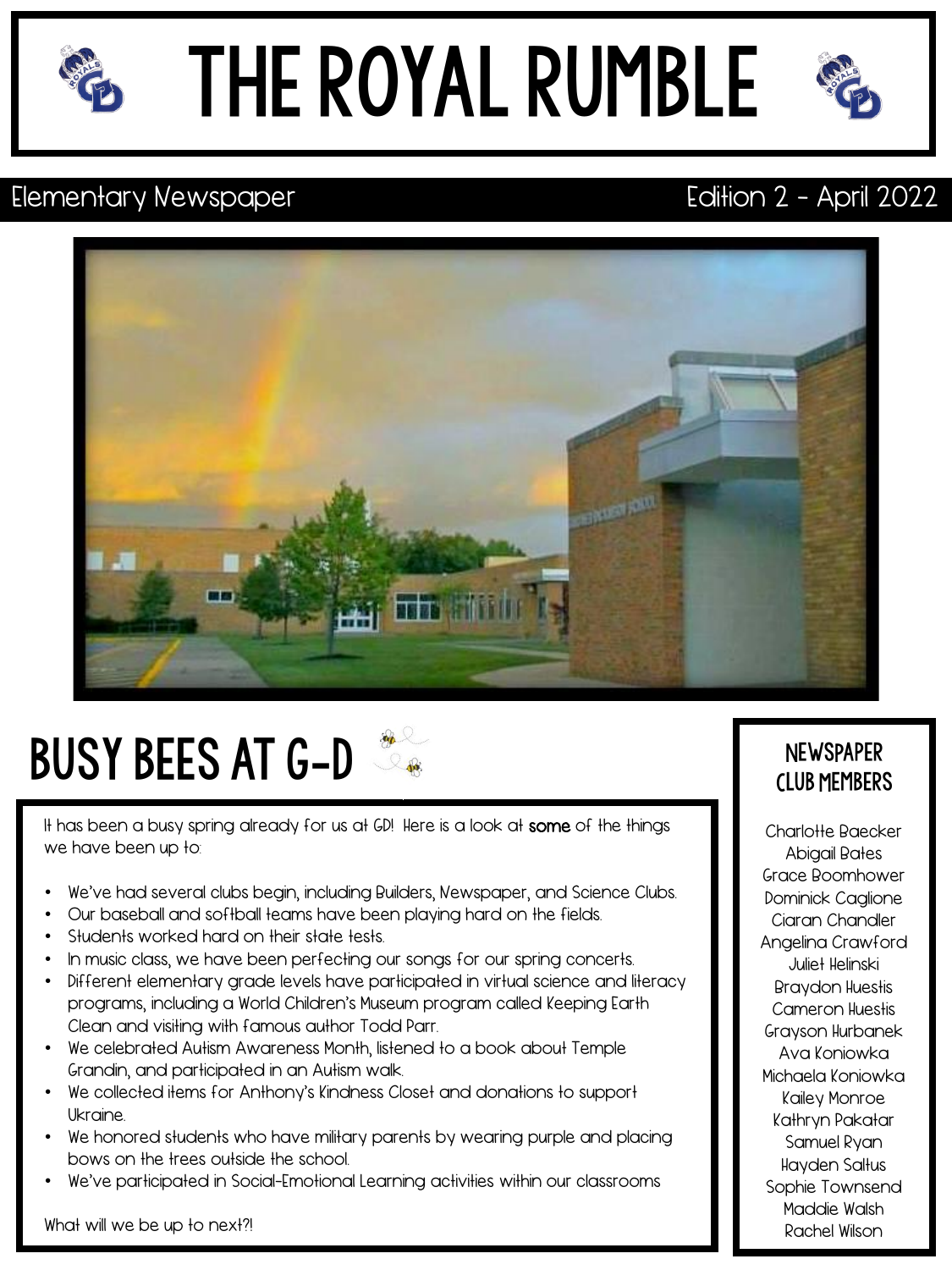### **INTERVIEWS**

Type text here Type text here Type date here Type date here Type date here Type date here Type date here Type Parent Interview By: Cameron Huestis

I Interviewed a parent of twins that go to Gardner-Dickinson and former student Mrs. Huestis.

Question: Why did you choose this school over other schools? Answer: "I like Wynantskill and went there and liked it."

Question: Why do you think this school is so great? Answer: "I like that it is a small school and I like that the teachers like to get to know the students better."

Question: What do you like about the teachers? Answer: "I like that in the small environment they are involved, not just in the student academics, but outside also."

### An Interview with Mrs. Kelleher

By: Angelina Crawford and Michaela Koniowka

Question: What is your favorite part about teaching? Answer: It feels good to watch kids learn.

Question: How did you get into teaching? Answer: First I wanted to be a veterinarian but with all the blood drawing and shots I decided not to, so I became a teacher.

Question: On a scale from I-I0 how much do you like teaching? Answer: IO, I love teaching.

Question: How has teaching been so far? Answer: It has been great. I have friends here at GD.

Question: How long have you been teaching? Answer: 22 years. I've taught Ist grade, kindergarten, and 4th grade.

Special thanks to Mrs. Kelleher for letting us interview her.

### **HISTORY**

### The Bismarck By: Ciaran Chandler

The Bismarck was a German ship that was thought to be an unsinkable ship in WW2. The ship was deployed in July 1936 and in February 1939. The Bismarck was in the Atlantic Ocean when the ship sank. There were many different UK ships. Then Churchill ordered a full assault on the Bismarck it had to be sunk. They sent torpedo planes and a torpedo hit the ruder of

the Bismarck and it went down.



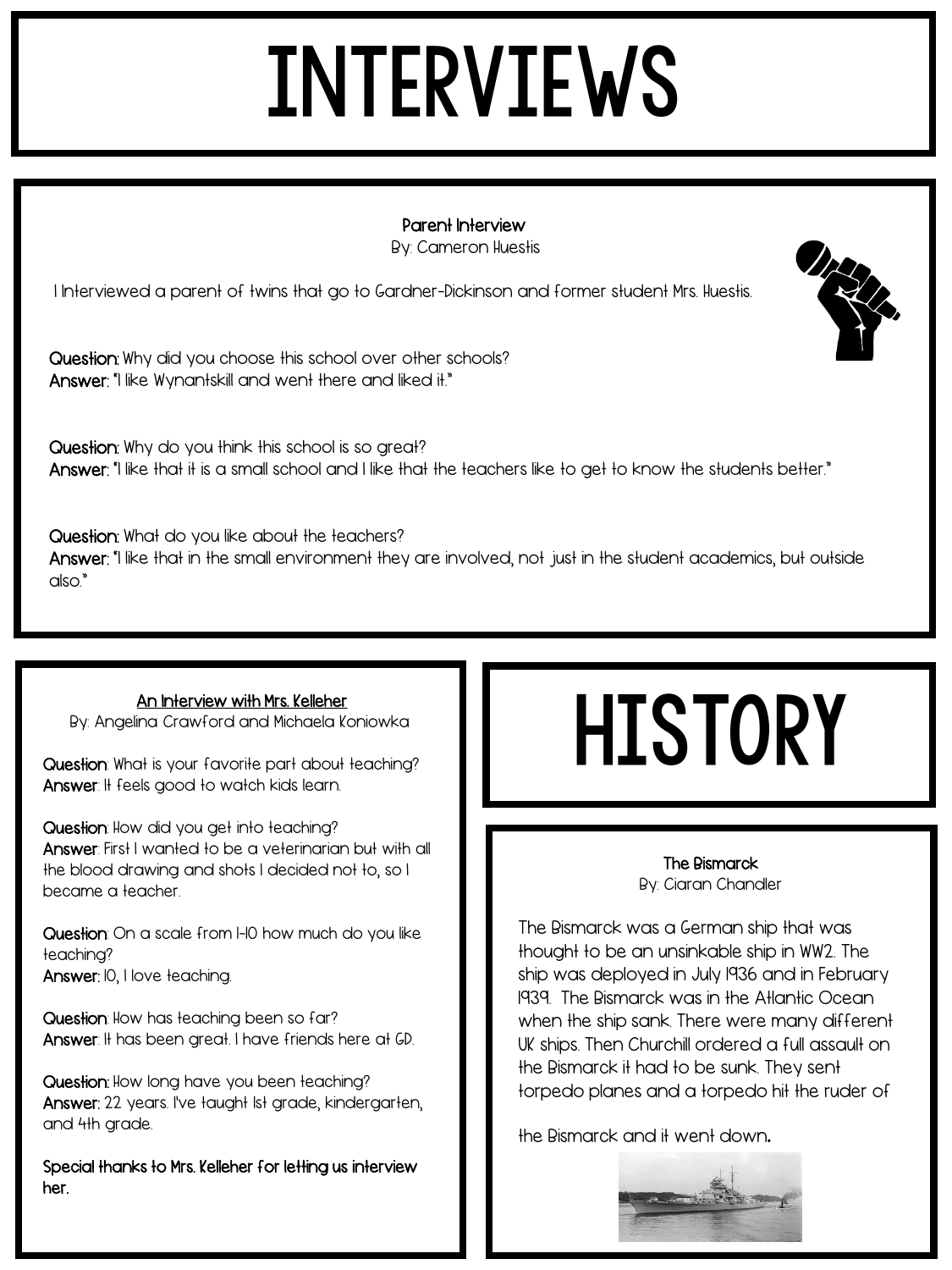## **ENTERTAINMENT**

### $\sum_{i=1}^{\infty}$ Bee PoSiTiVe

By. Kailey Monroe

There is so much positivity in the world but during tough times such as covid and the war between Ukraine and Russia, the world needs a lot of support! I'm here to tell you some quotes that are positive and happy. I also included educational quotes because I think that people need a little more positive stuff in life.

### These are a few positive quotes to get you going and feel good about yourself.

### POSITIVE QUOTES:

The best is yet to be Do good and good will come to you When things go wrong, don't go with them

Attitude<br>Changes<br>Everything!

### These are some educational quotes for kids to look at and be proud of themselves.

### EDUCATIONAL QUOTES:

Every day is a chance to learn something new. A positive mindset always brings positive things. Positive people bring positive thoughts.

### Spanish Entertainment

By Sophie Townsend

This week I spoke to our very own foreign language teacher Mrs. Hancock and she has given us some Spanish words of the week! Try it out and have fun!

| Spanish:                     | English:       |  |
|------------------------------|----------------|--|
| Hola                         | Hello          |  |
| La primavera                 | Spring         |  |
| Las flores                   | <b>Flowers</b> |  |
| hace buen <del>l</del> iempo | It's nice out  |  |
| hace sol                     | it's sunny     |  |
| Los pajaros                  | the birds      |  |
|                              |                |  |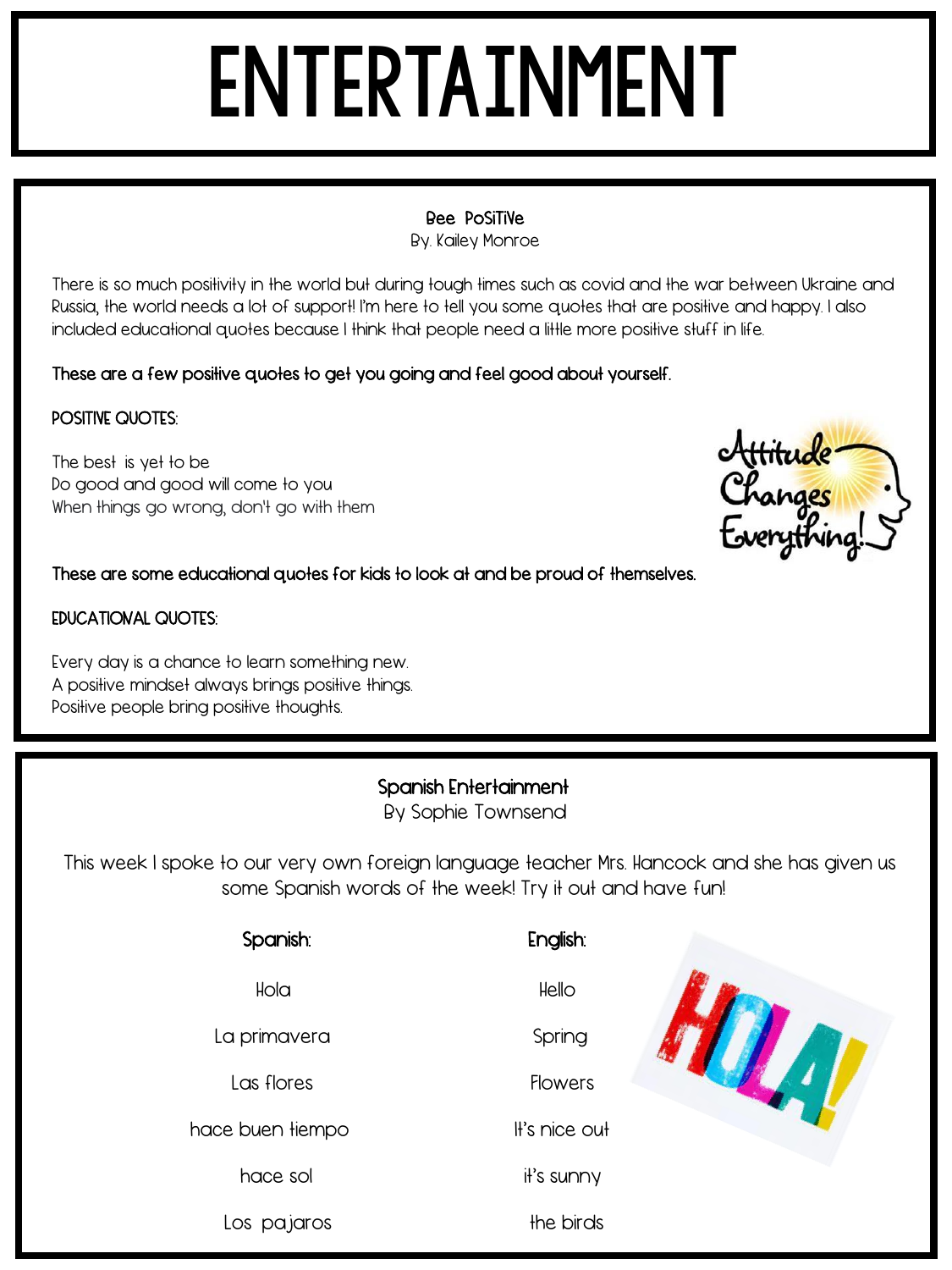### SPORTS

### My Experience at The Hudson Valley Renegades Game

By: Dominick Caglione

Take me out to the ball game. Those words keep on ringing throughout my head after the Hudson Valley Renegades game I went to. The stadium was an hour and a half away. So when we got there it was very cool to see the stadium that's seen on ty .My experience at that game was amazing. I got autographs, a foul ball, and even went to go on the field and do games! It wasn't just me there. I brought along some friends too. We all were so excited, and happy that we got seats behind home plate! On that team, two of the Yankees top five best prospects were there. They are "Austin Wells" and "Trey Sweeney".

The Hudson Valley Renegades are one of the Yankees Minor League teams. When you first get scouted by the Yankees you go to the SWB Rail Riders, then the Hudson Valley Renegades, then to the Tampa Tarpons, then to the Somerset Patriots, and finally the New York Yankees.

My time at that game was awesome and can not wait to go again. I'm going to be very excited when we go there, maybe the players will remember me.

### **Soccer**

By: Sam Ryan and Ciaran Chandler

Hi, our names are Sam Ryan and Ciaran Chandler. If you want to know how to play soccer, here is some information you need to know.

Some of the simple rules you need to know are:

1.You can not pick up the ball. You will be called out for a hand ball and the only way you can pick up the ball is being the goalie.

2.You can not trip, kick, or shove other players or else you will get a yellow card.

3.You can not go outside of the playing field, and you can not go past the defense.

Here is the equipment you need to play: shin guards, a water bottle, cleats, soccer ball, soccer socks, jersey, and a bag to carry it all.

One of the positions in soccer is offense. You need to try and score a goal in the other team's net. On defense you protect the net for the other team. When you are goalie, you need to protect your team's goal. Mid is a position that you play defense and offense at the same time.

Now you know all about playing soccer.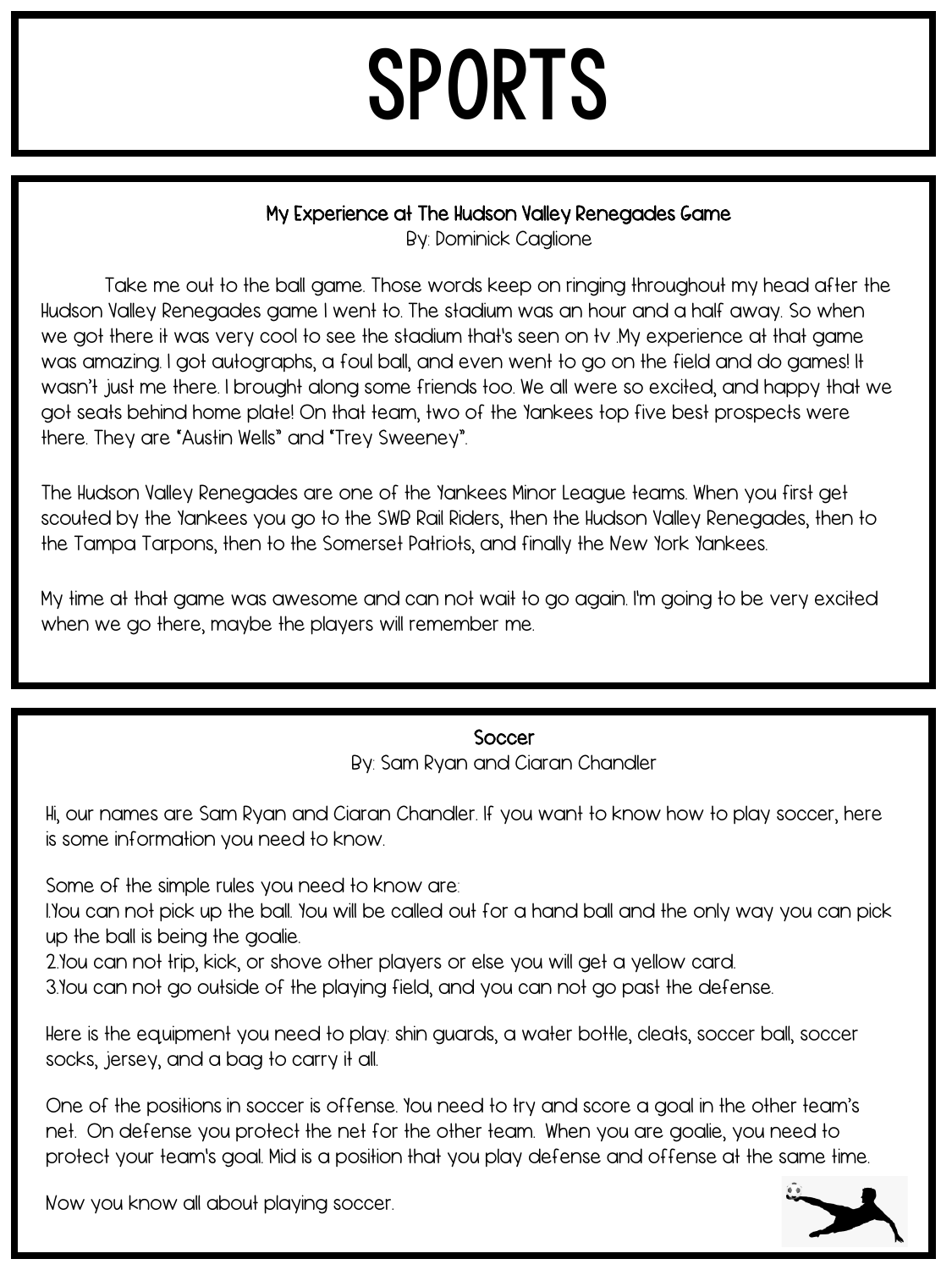### let's learn…

### The text here the text here the text here the text here the text here the text here text here the text here text here text here text here text here text here text here text here text here text here text here text here text All About Pre-K

By Maddie Walsh and Ava Koniowka

Pre-K is a wonderful group. They are all so lovely and nice. There is a good variety of ages. Six kids are 5 years old and nine kids are 4 years old. They have 4 pet Goldfish in their classroom! From what I could gather most of them love purple and cats.

Have you ever wondered what they do all day? Well, this is it: First they get to school around 8:00, then once most of the kids are there at 8:30 they start their day by changing the calendar. Second, they head down to special at 8:55 and once they get back, they have story time at 9:40. After that they do a craft or two. Next, they have lunch at 10:30 in their classroom. Then of course they have math and Go Noodles! Of course, they get hungry because they have lunch so early in the morning. They have a snack at 12:30. Then they do some writing and read some books. Then they go to pack up and head outside! They play outside until 2:00, when they head over to the circle where some kids get picked up. At 2:30 the last of the kids go to the after-school program called TSL.

Mrs. Denny has been here for 8 years: 2 volunteering, 5 as a sub, and 1 as a teacher. Her favorite color is green, and her favorite day of the week is Friday. It seems so fun in Pre-K and I would love to be in Pre-K again!



# comedy corner

By: Charlotte Baecker

Where do cows go for entertainment? To the moo-vies!

Why are ghosts bad liars? Because you can see right through them!

What animal needs to wear a wig? A bald eagle!



Why do bees have sticky hair? Because they use honey combs!

What do you call an alligator in a vest? An investigator!

Why did the math book look so sad? Because it had so many problems!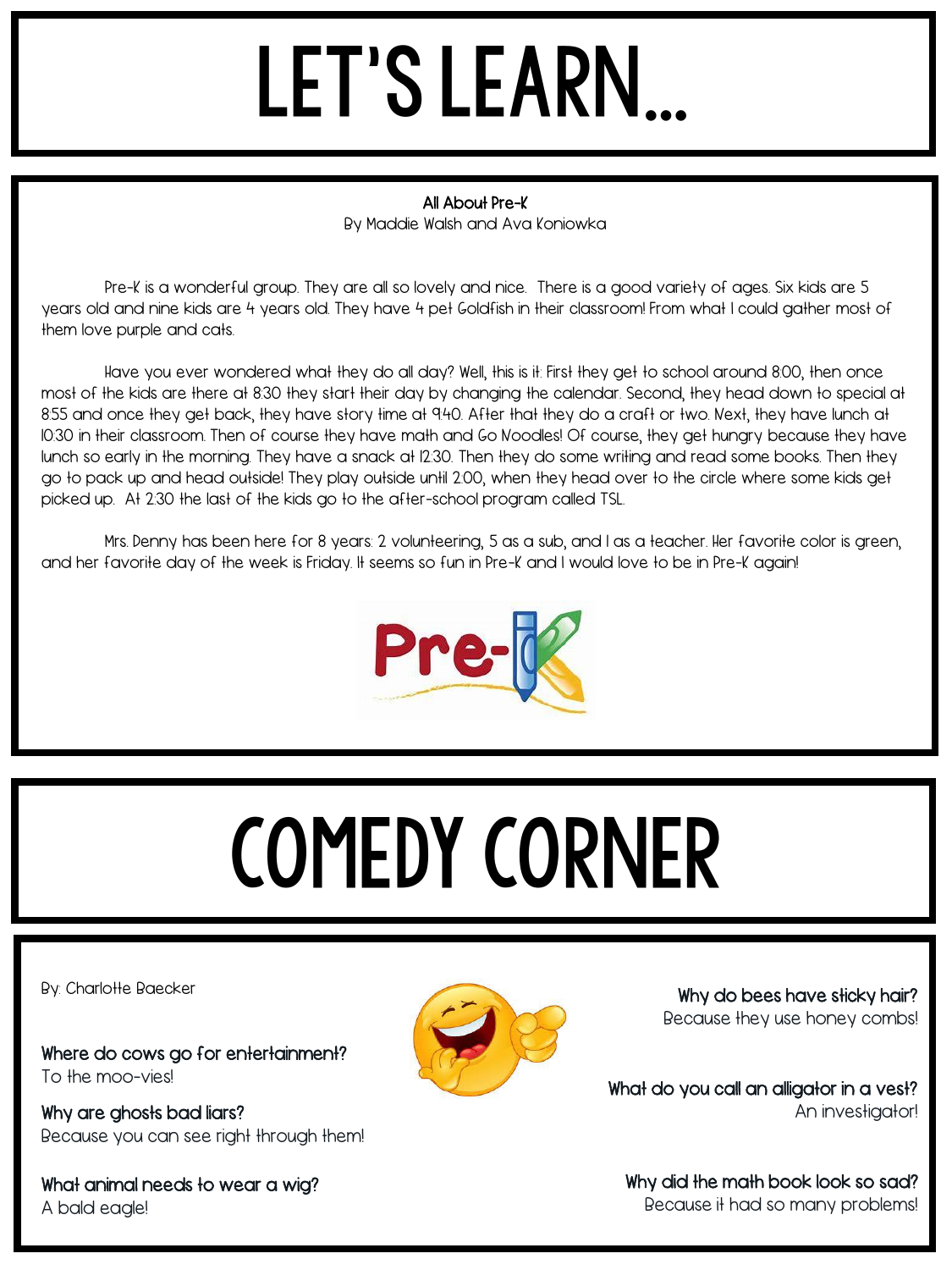### **CARTOONS**

By Charlotte Raecker By: Charlotte Baecker



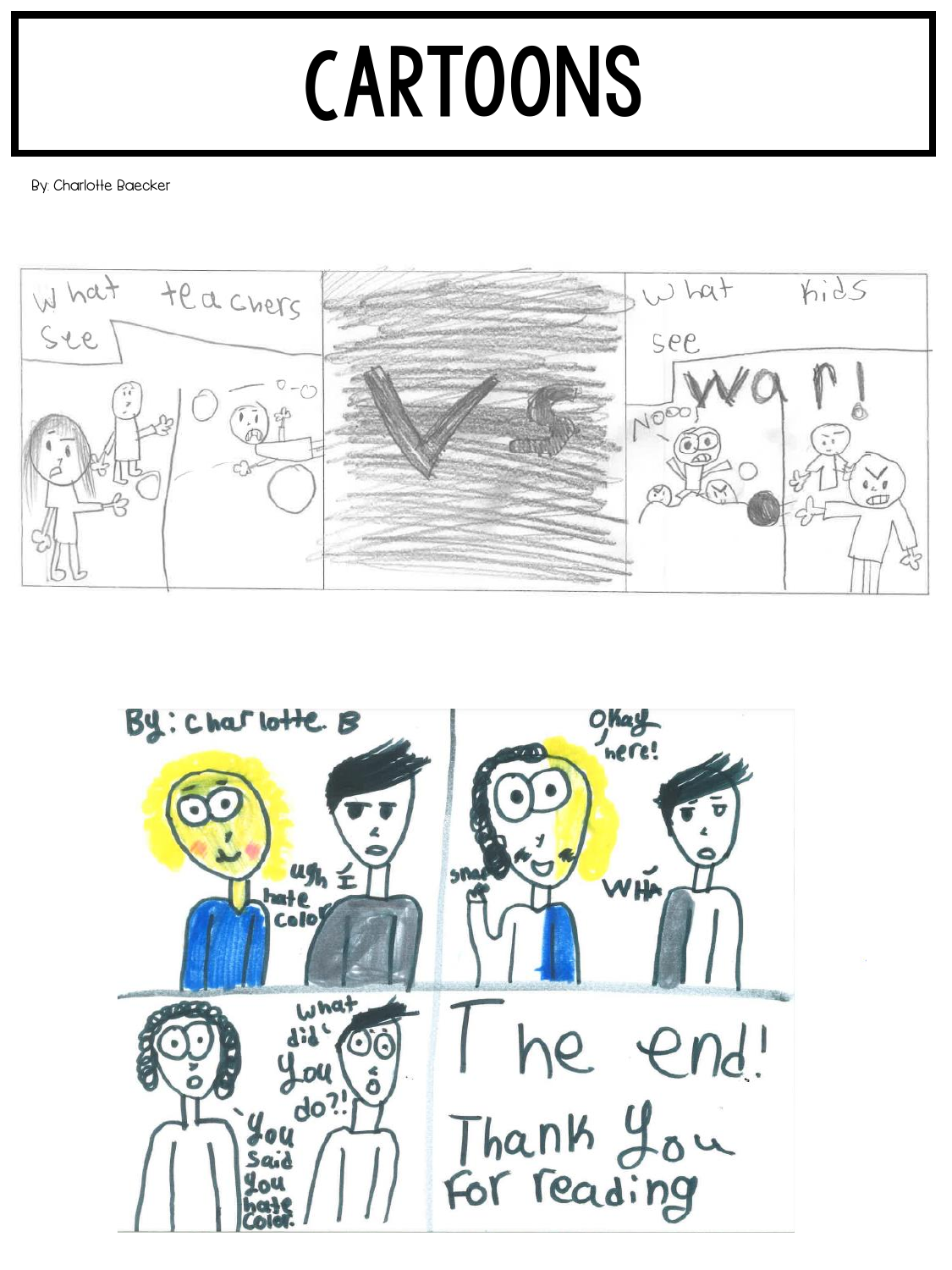### Candy Word Search

By: Juliet Helinski

| Ν               | Q | к | × | z | s | Т                | К                | J        | Ν | к | к | s               | s                 | W               | F |  |  |
|-----------------|---|---|---|---|---|------------------|------------------|----------|---|---|---|-----------------|-------------------|-----------------|---|--|--|
| Т               | Ν | Ι | s | G | А | К                | Ν                | Ε        | R | D | s | т               | Т                 | А               | к |  |  |
| ν               | W | Ι | z | z | О | P                | Ι                | Ε        | I | s | м | А               | О                 | R               | C |  |  |
| Τ               | Υ | I | F | L | s | v                | к                | Т        | W | W | к | R               | D                 | Η               | C |  |  |
| s               | Ε | s | E | E | R | Υ                | s                | Ε        | Т | G | × | в               | C                 | Ε               | Τ |  |  |
| P               | Т | W | Ι | Z | Z | L                | Е                | R        | s | L | ν | U               | G                 | А               | D |  |  |
| C               | в | М | А | Υ | Η | Т                | S                | Η        | E | L | Ε | R               | Н                 | D               | R |  |  |
| L               | М | s | E | Ι | Т | R                | А                | М        | s | к | C | s               | F                 | s               | G |  |  |
| P               | Е | U | F | А | Ε | Υ                | о                | J        | Q | R | c | Т               | G                 | Υ               | J |  |  |
| Υ               | Е | Q | R | Η | R | Ν                | s                | L        | s | U | Ε | Ι               | C                 | J               | C |  |  |
| Ν               | Q | Т | s | F | c | Т                | Т                | $\times$ | O | F | G | Н               | Ν                 | Z               | I |  |  |
| Ν               | s | U | Q | Μ | G | в                | А                | Ν        | L | s | Ρ | J               | ٧                 | s               | z |  |  |
| Н               | G | E | Ι | E | L | Н                | к                | s        | R | E | Ρ | Ρ               | O                 | Η               | W |  |  |
| P               | Т | ν | А | Ι | Т | Ν                | Т                | O        | × | Q | D | Υ               | s                 | Q               | ν |  |  |
| W               | Η | G | Ι | Υ | × | ν                | Ι                | Ε        | I | D | Υ | Ε               | Ε                 | D               | к |  |  |
| I               | I | Ν | W | W | C | Q                | К                | А        | C | М | Ν | s               | D                 | Ν               | в |  |  |
|                 |   |   |   |   |   |                  |                  |          |   |   |   |                 |                   |                 |   |  |  |
| <b>DOTS</b>     |   |   |   |   |   | <b>GUSHERS</b>   |                  |          |   |   |   | <b>HERSHEYS</b> |                   |                 |   |  |  |
| <b>KITKATS</b>  |   |   |   |   |   | <b>NERDS</b>     |                  |          |   |   |   |                 | <b>REESES</b>     |                 |   |  |  |
| <b>ROLOS</b>    |   |   |   |   |   | <b>SKITTLES</b>  |                  |          |   |   |   |                 | <b>SMARTIES</b>   |                 |   |  |  |
| <b>SNICKERS</b> |   |   |   |   |   | <b>STARBURST</b> |                  |          |   |   |   |                 | <b>SWEETTARTS</b> |                 |   |  |  |
| <b>TWIX</b>     |   |   |   |   |   |                  | <b>TWIZZLERS</b> |          |   |   |   |                 |                   | <b>WARHEADS</b> |   |  |  |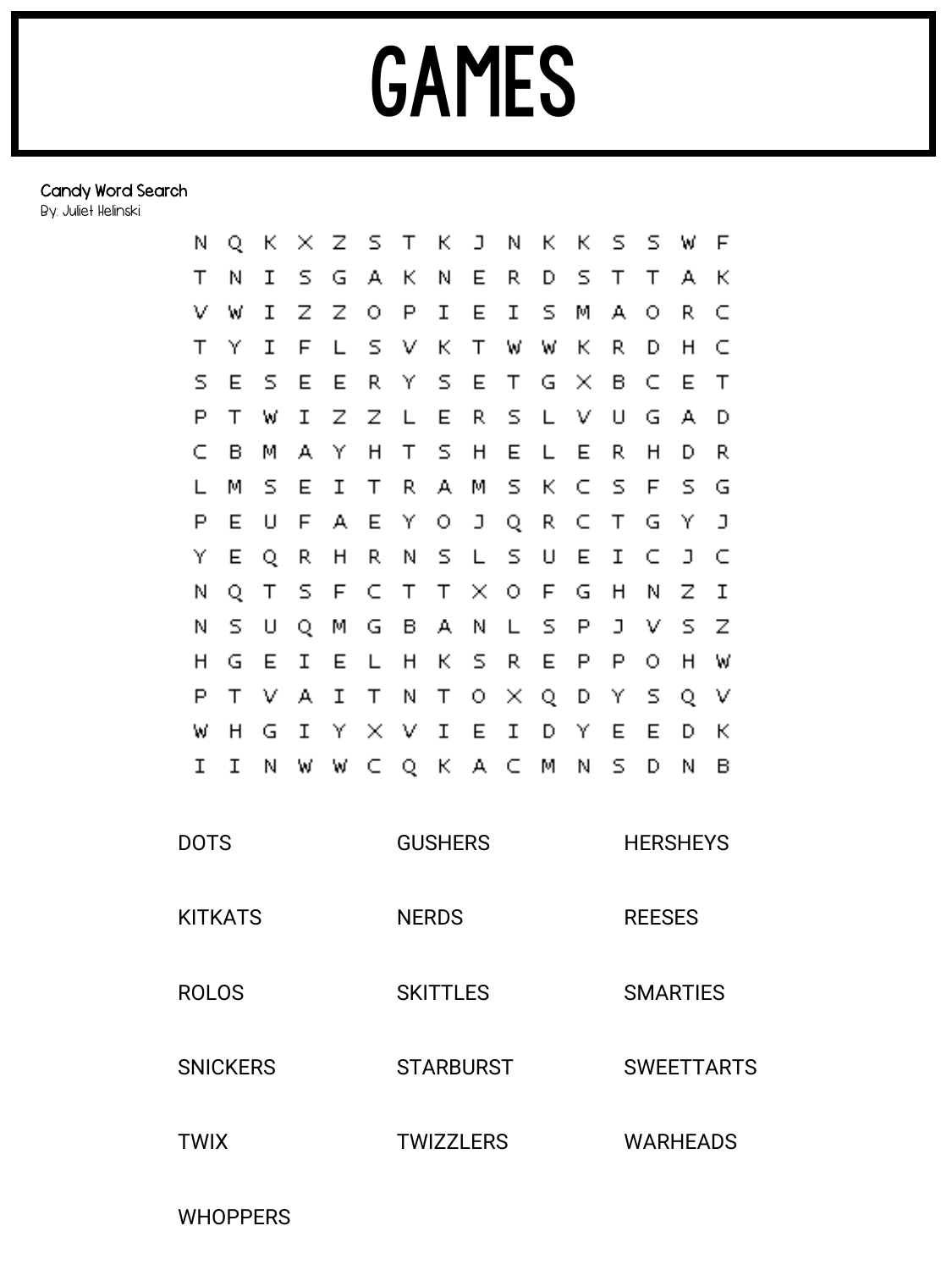### Royal Rumble Sports Word Search

By: Cameron Huestis

| Е | w | W  | A. |    |                       |    | $J$ $Z$ $G$ $G$ $S$ $F$ |        |        | T.   | F   | ν | Е | Ν |
|---|---|----|----|----|-----------------------|----|-------------------------|--------|--------|------|-----|---|---|---|
| Ι | А | М  | L  | Ι  | L.                    | C. | - B                     | U      | О      |      | s x | Т | Ν | н |
| в | А | s  | E  | в  | A                     | L  | L                       | S.     | О      | c    | К   | c | R | А |
| D | J | L  | C. | А  | $\boldsymbol{\times}$ | U  | О.                      | C.     | $\top$ | F    | c   | D | Η | R |
| G | F | Ρ  | U  | Ι  | R.                    | F  | Е                       | $\top$ | в      | Е    | Ν   | Е | А | к |
| R | А | н  | Ν  | в  | Т                     | М  | C.                      | X A    |        | R    | Т   | Q | R | O |
| × | c | L  | I  | в  | R.                    | s  | D                       | L      | L      | C    | Y   | U | Ν | J |
| Ν | о | Ν  | А  | D  | в                     | И  | A.                      | C      | L      | V    | P   | z | s | ν |
| Т | Е | L  | I  | V  | Т                     | P  | V.                      | И      | Н      | т    | Q   | L | м | I |
| м | L | c  | Т  | Ν  | 0                     | ×  | $\vee$                  | R      | М      | J    | Ν   | ν | Е | Υ |
| А | н | Е  | I  | s  | К                     | P  | D                       | W      | F      | Υ    | Е   | Υ | Q | А |
| G | z | z  | ×  | R. | C                     | D  |                         | XV.    | Q.     | - 5. | G   | c | × | R |
| W | к | Q  | 0. | G  | C                     | К  | I                       | L      | Ι      | P    | J   | К | в | C |
| к | D | R. | z  | А  | $\Box$                | Т  | Е                       | P      | ×      | Ν    | J   | R | c | P |
| Т | F | P  | А  | L  | т                     | G  | Ν                       | Ι      | м      | м    | Ι   | W | s | т |

Baseball **Football** Football Gymnastics

Soccer Softball Swimming

TKD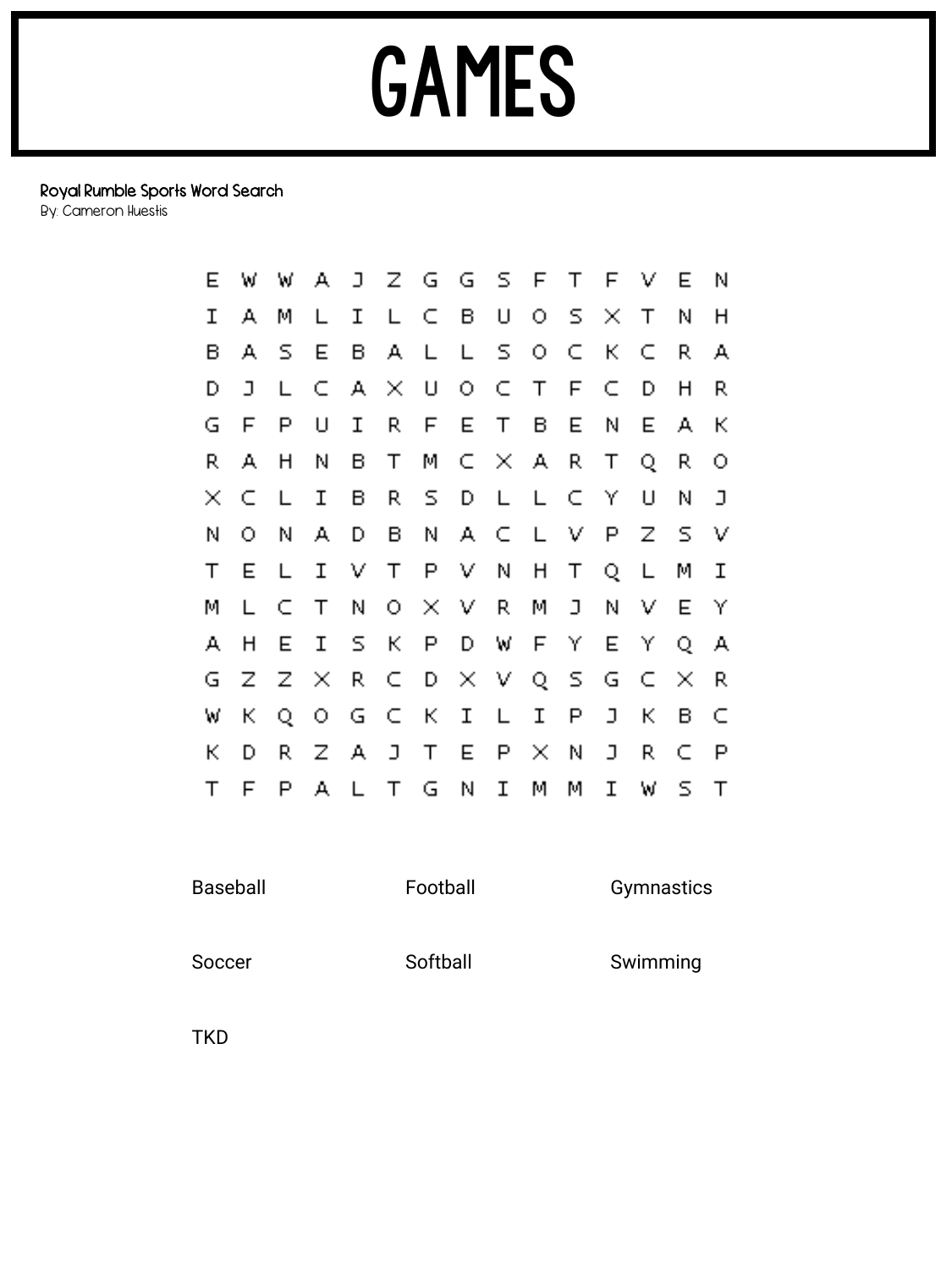### NFL Teams Word Search

By: Charlotte Baecker

| s  | L                           | Y | E.            | $\lfloor$ | S.         | Q            | D            | V.             | S.          | О           | -5.          | $\Box$         | C                        | - 5 |
|----|-----------------------------|---|---------------|-----------|------------|--------------|--------------|----------------|-------------|-------------|--------------|----------------|--------------------------|-----|
| Р  | М                           | А | Р             | N         | D          | О            | R.           | О              | Ν           | E           | Τ            | I              | Η                        | Τ   |
| L  | K.                          | А | Е             | N         | L          | S            | P            | N              | А           | А           | $\mathbf I$  | О              | E                        | Ν   |
| К  | М                           | V | R             | P         | R          | B            | R.           | О              | $\top$      | G           | О            | Ν              | I                        | А   |
| К  | А                           | F | H             | Е         | E          | $\mathbf{k}$ | R,           | R              | I           | L           | R.           | S              | F                        | I   |
| R, | S                           | I | К.            | B         | U          | C.           | $\mathbb{S}$ | О              | $\top$      | E           | $\top$       | Z              | S.                       | G   |
| F  | Ν                           | C | S.            | Q         | B          | А,           | R.           | $\bigcirc$     | Ν           | S.          | А,           | ×              | $\top$                   | К   |
| S  | А                           | R | $\mathcal{N}$ | Υ         | I          | C.           | - 5          | А              | B           | C           | $\mathsf{P}$ | W              | E                        | R   |
| Ρ  | E                           | Β | E             | N         | О          | R.           | L            | J              | $\mathbf I$ | $\mathbf I$ | О            | M              | $\mathcal{N}_\mathrm{c}$ | О   |
| Τ  | О                           | S | Τ             | F         | E          | B            | Υ            | F              | А           | D           | L            | S.             | А                        | Υ   |
| М  | Е                           | S | R,            | H         | F          | C.           | W            | $\mathbb{X}_2$ | G           | G           | Е            | L              | Ν                        | W   |
| д  | $\mathcal{M}_{\mathcal{C}}$ | S | Τ             | L         | $\bigcirc$ | C.           | $\mathsf{K}$ | О              | U           | S           | U            | R.             | s                        | Е   |
| S. | G                           | Ν | I             | K.        | I          | V            | W            | $\mathbf{J}$   | C.          | $\top$      | V            | А              | S                        | Ν   |
| в  | А                           | Ν | G             | L         | E          | S            | S.           | $\top$         | E           | E           | L            | Е              | R                        | s   |
| P  | М                           | C | $\mathcal{N}$ | B         | E          | А            | R.           | S              | H           | $\Box$      | D            | $\mathsf{K}^+$ | $\mathbb Z$              | -5  |

| <b>Bangles</b> | <b>Bears</b>    | <b>Bills</b>    | <b>Broncos</b>         | <b>Bucs</b>   |
|----------------|-----------------|-----------------|------------------------|---------------|
| Chiefs         | Colts           | Cowboys         | <b>Dolphins</b>        | <b>Eagles</b> |
| Jaguars        | <b>Jets</b>     | Lions           | <b>New York Giants</b> |               |
| Packers        | <b>Panthers</b> | <b>Patriots</b> | Raiders                | Rams          |
| Ravens         | <b>Saints</b>   | <b>Steelers</b> | <b>Texans</b>          | Titans        |

Vikings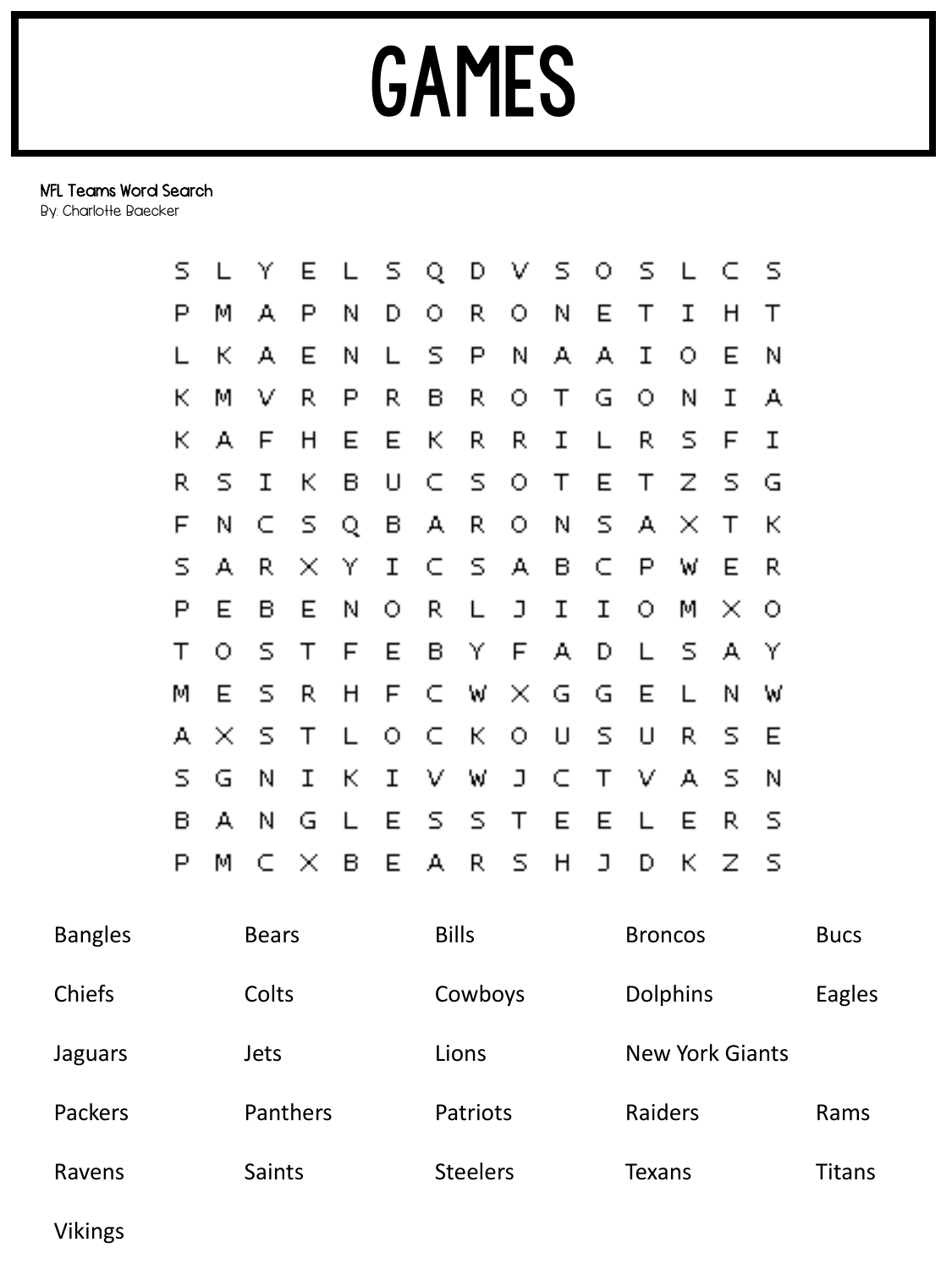### Desserts Word Search

By: Sophie Townsend

| U | I              | R | Q              | S      | А                           | D                           | R        | W             | К                 | D  | О             | Z              | W  | Υ  |  |  |
|---|----------------|---|----------------|--------|-----------------------------|-----------------------------|----------|---------------|-------------------|----|---------------|----------------|----|----|--|--|
| E | I              | Ν | H              | Ρ      | Е                           | Ν                           | P        | C             | Z                 | д. | R             | I              | Q  | E  |  |  |
| B | C              | О | ב              | S      | Τ                           | В                           | А,       | Ν             | Ζ                 | Е  | К             | R.             | Τ  | E  |  |  |
| Υ | R.             | Н | S              | S      | S                           | L                           | К        | Ν             | E                 | R  | ב             | Q              | I  | S  |  |  |
| Τ | А              | E | D              | O      | U                           | Ν                           | Τ        | S             | А                 | B  | О             | N              | М  | T  |  |  |
| E | R.             | E | К              | А      | C                           | P                           | U        | C             | Τ                 | B  | W             | М              | А, | R, |  |  |
| Τ | C              | А | E              | К      | А                           | C                           | C        | E             | S                 | О  | P             | I              | E  | А  |  |  |
| W | H              | I | Υ              | Е      | I                           | $\mathcal{L}_{\mathcal{C}}$ | $\times$ | $\mathsf{H}$  | R                 | Τ  | Ν             | V              | R  | W  |  |  |
| О | Υ              | Υ | L              | Q      | $\mathcal{M}_{\mathcal{C}}$ | C                           | ב        | В             | О                 | D  | А             | S              | C  | В  |  |  |
| Z | S              | P | К              | R.     | Y                           | А                           | Ν        | Е             | E                 | C  | $\mathcal{L}$ | $\overline{S}$ | А, | E  |  |  |
| M | P              | В | P              | Е      | Υ                           | Q                           | А        | W             | S                 | G  | L             | М              | Y  | R  |  |  |
| А | D              | К | ב              | N      | Κ                           | S                           | C        | $\mathcal{M}$ | P                 | W  | G             | А              | А, | R, |  |  |
| H | R.             | R | Н              | $\cup$ | К                           | Τ                           | А        | Y             | Q                 | Е  | А             | О              | Τ  | Y  |  |  |
| Τ | W              | Q | G              | W      | P                           | Q                           | К        | J             | А                 | Η  | В             | Υ              | S  | Е  |  |  |
| Q | G              | R | I              | N      | О                           | Q                           | Е        | S             | M                 | К  | H             | К              | R  | Τ  |  |  |
|   |                |   | <b>APPLE</b>   |        |                             | <b>BANANA</b>               |          |               | <b>BREAD</b>      |    |               |                |    |    |  |  |
|   |                |   | <b>BROWNIE</b> |        |                             | <b>CAKE</b>                 |          |               | <b>CAKE</b>       |    |               |                |    |    |  |  |
|   | CHOCLATE CREAM |   |                |        |                             |                             |          |               | <b>CUPCAKE</b>    |    |               |                |    |    |  |  |
|   |                |   | <b>DESSERT</b> |        |                             | <b>DOUNTS</b>               |          |               | <b>ICE</b>        |    |               |                |    |    |  |  |
|   | <b>PIE</b>     |   |                |        |                             | <b>SHORT</b>                |          |               | <b>STRAWBERRY</b> |    |               |                |    |    |  |  |